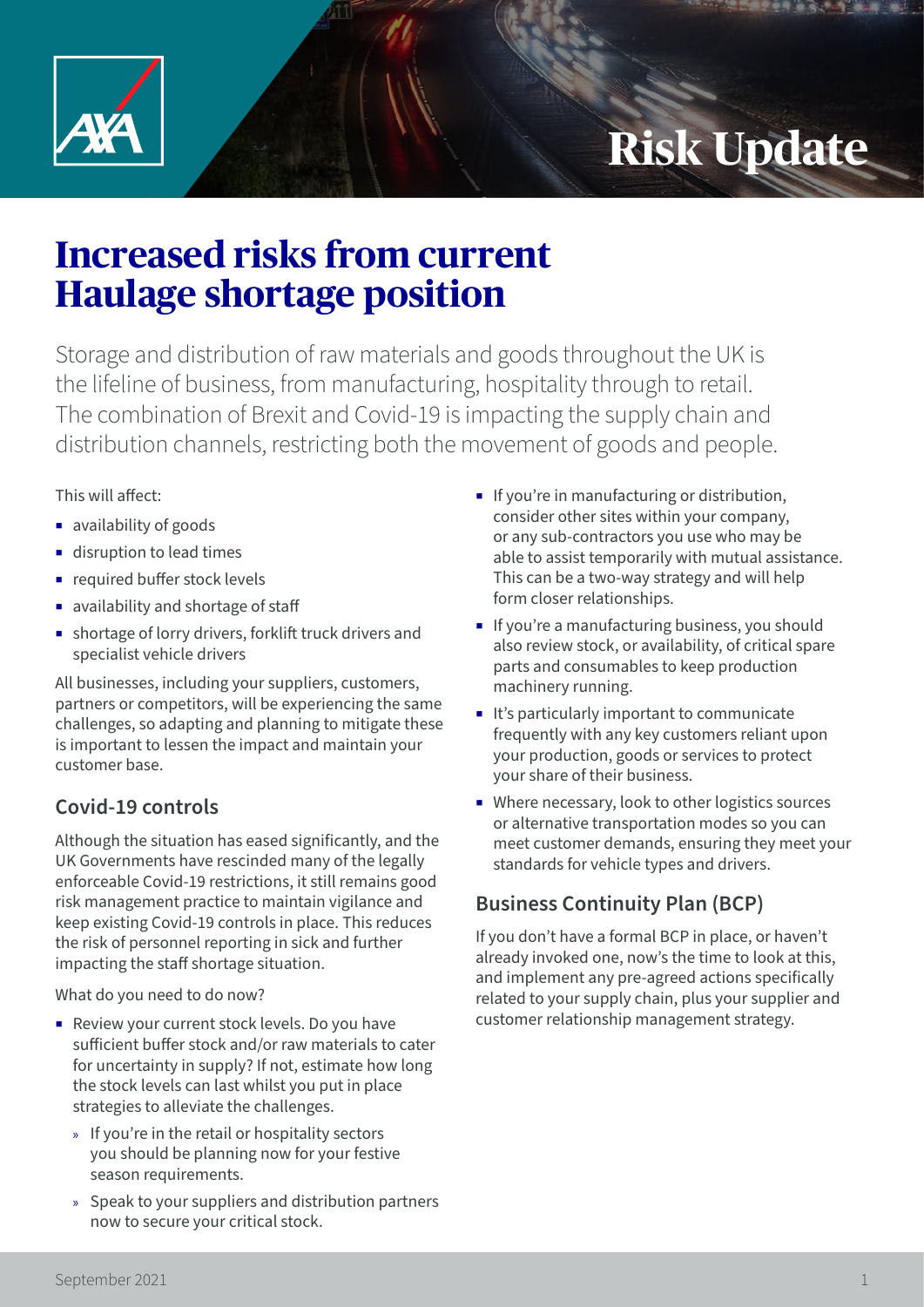

# **Risk Update**

### **Things to consider**

It's important to review your storage and distribution activities, to undertake suitable and sufficient risk assessments catering for any changes in staff, working patterns, stockpiling of goods and raw materials plus distribution strategies.

The following highlights some of the key areas that should be considered:

#### **LGV drivers**

- ¡ Recruitment and induction ensure that the standard procedures are used. Robust checks prior to engagement is critical, especially when drivers are in short supply.
- **Prior driving experience, especially with similar** vehicles to those they would be driving, and type of goods being loaded and unloaded is always an advantage. Where this isn't possible or practical, ensure the correct familiarisation training is carried out. Risk assessments should be amended and updated with formal training records of all staff retained.
- ¡ Drivers hours are in place to ensure safety. Ensure that all drivers are within their driving time and have correct rest periods.

#### **FLT and Shunter drivers**

- Ensure all drivers, including any temporary or agency staff, have appropriate induction training with full records for individuals retained.
- Increased vehicle movements and longer working hours can result in operator fatigue and distraction, resulting in potentially serious consequences.
- Ensure drivers are trained with the type of goods being moved.

#### **Storage**

- Increased level of goods in storage can result in less room to manoeuvre vehicles.
- Where overflow storage facilities are used, forklift trucks may not be able to operate safely due to road surfaces and yards.
- Consider any increased impact damage and collision risk to buildings or storage racking.
- Review internal pedestrian walkways to reduce likelihood of people being struck by moving vehicles.
- ¡ Increased stock levels or unfamiliar stock can impact the overall fire risk:
	- » Controls should be maintained to prevent any storage in aisles between racking as this facilitates rapid fire spread.
	- » Minimise storage under canopies and loading bays, as this introduces potential fire spread risks to the main building.
	- » Excess idle pallets should be stored in the yard, maintaining a minimum of 10m separation from any building.
	- » The type of goods stored should be monitored and risk assessed, as they may include hazardous items in larger quantities or where they aren't normally stored (i.e. flammable liquids, flammable gases or aerosols etc.). Storage of these should be minimised and they should be stored appropriately in designated and protected areas. This is especially important where automatic sprinkler systems are provided.
	- » All items should be stored in designated areas and away from potential ignition sources such as boilers, heaters, electrical switchgear, lighting and battery charging etc.
	- » Weight loading limits of racking must not be exceeded.
	- » Free standing or block stacking of goods should be monitored to ensure it's not unstable.
	- » Storage mustn't block access to fire extinguisher stations, hose reels, fire alarm manual call points, fire escape routes or fire escape doors.
- Fire risk assessments should be reviewed and updated as appropriate.